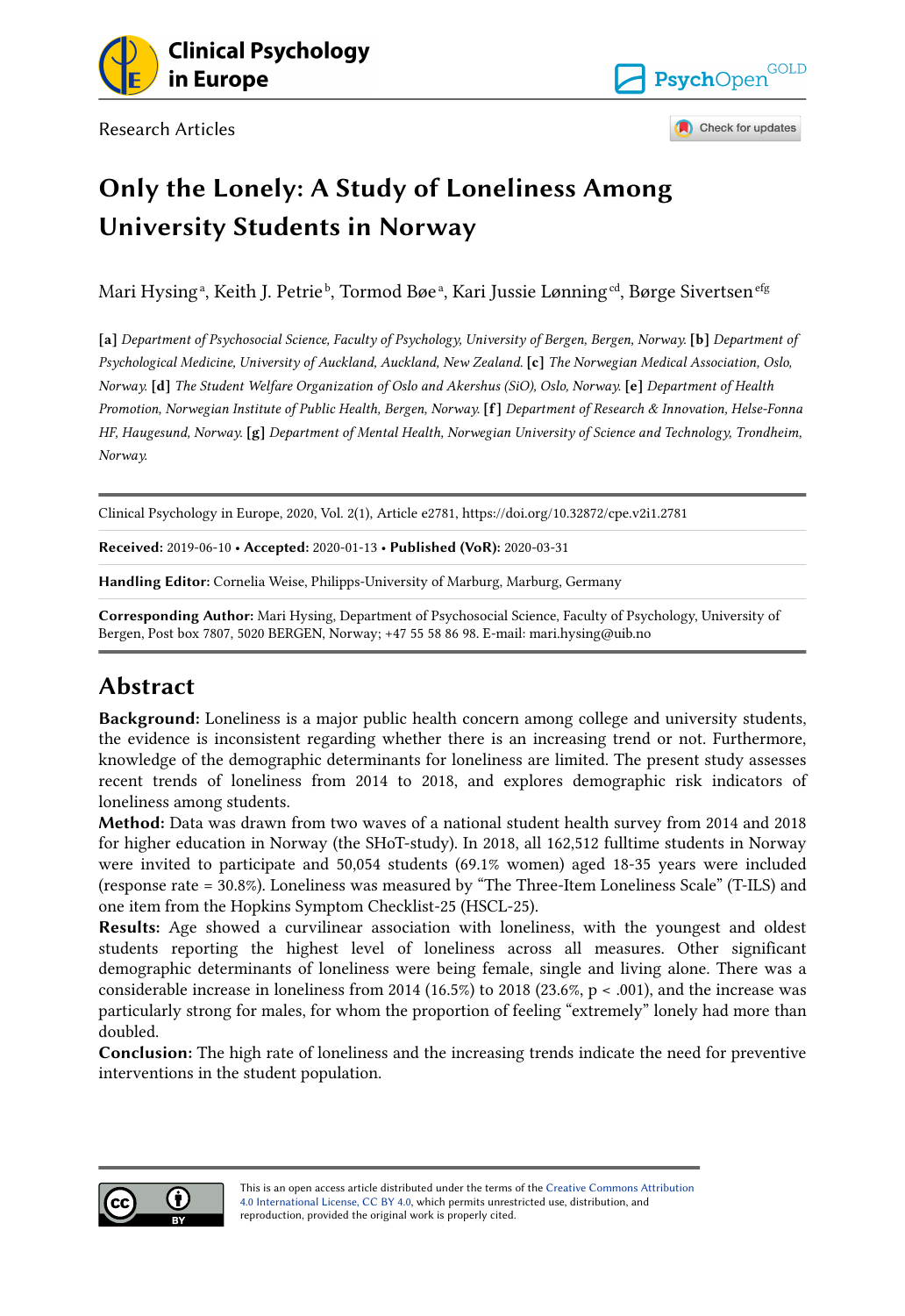## Keywords

loneliness, students, young adults, partnership status, student accomodation

## **Highlights**

- Loneliness among Norwegian university students increased from 2014 to 2018, particularly for males.
- Students in transitional periods, both the youngest and oldest reported the most loneliness.
- Being single and living alone were risk factors for loneliness.

Loneliness reflects the subjective feeling of disconnectedness and not belonging, and is often characterized as "a perceived discrepancy between desired and actual social rela‐ tionships" ([Portnoy, 1983](#page-14-0)). Loneliness is associated with more health problems [\(Hayley](#page-13-0) [et al., 2017\)](#page-13-0), and has been linked to an increased mortality risk [\(Holt-Lunstad, Smith,](#page-13-0) [Baker, Harris, & Stephenson, 2015\)](#page-13-0). Loneliness has often been thought of as a concern that peaks in older age. However, recent evidence has shown that the developmental trajectory is more U-shaped, with young adults having the highest levels of loneliness [\(Luhmann & Hawkley, 2016\)](#page-14-0), followed by a second peak in older age groups.

The transition from adolescence to young adulthood makes college and university students a particularly vulnerable group for feelings of loneliness [\(Diehl, Jansen,](#page-13-0) [Ishchanova, & Hilger-Kolb, 2018\)](#page-13-0). This may be related to developmental-specific risk factors, such as moving away from home and their local community, and re-establishing new social networks. Surprisingly, the epidemiology of loneliness in young people has received scant attention. Knowledge of risk indicators and vulnerable subgroups are important in order to promote preventive actions. If loneliness is limited to, or peaks at the actual transition from moving away from home, a decline in loneliness over time should be expected among more senior students, which has been demonstrated in a German University sample ([Diehl et al., 2018](#page-13-0)).

A recent UK study of 18-year-old twins found that loneliness was equally common across sexes and socioeconomic status (SES) [\(Matthews et al., 2019](#page-14-0)), whereas others have found both higher [\(Mounts, 2004\)](#page-14-0) and lower ([McWhirter, 1997\)](#page-14-0) levels of loneliness among men. This inconsistency was also confirmed in a recent meta-analysis ([Mahon,](#page-14-0) [Yarcheski, Yarcheski, Cannella, & Hanks, 2006\)](#page-14-0). In the general population, loneliness is more prevalent among adults without partners [\(Beutel et al., 2017\)](#page-13-0), and also students living alone report more loneliness compared to those living in dorms or with a partner/ friend ([Diehl et al., 2018](#page-13-0)). Still, the literature remains sparse on the issue of identifying risk indicators of loneliness among young adults.

It has been suggested that the prevalence of loneliness is increasing, but very few studies have examined this over time ([Cacioppo, Grippo, London, Goossens, & Cacioppo,](#page-13-0)

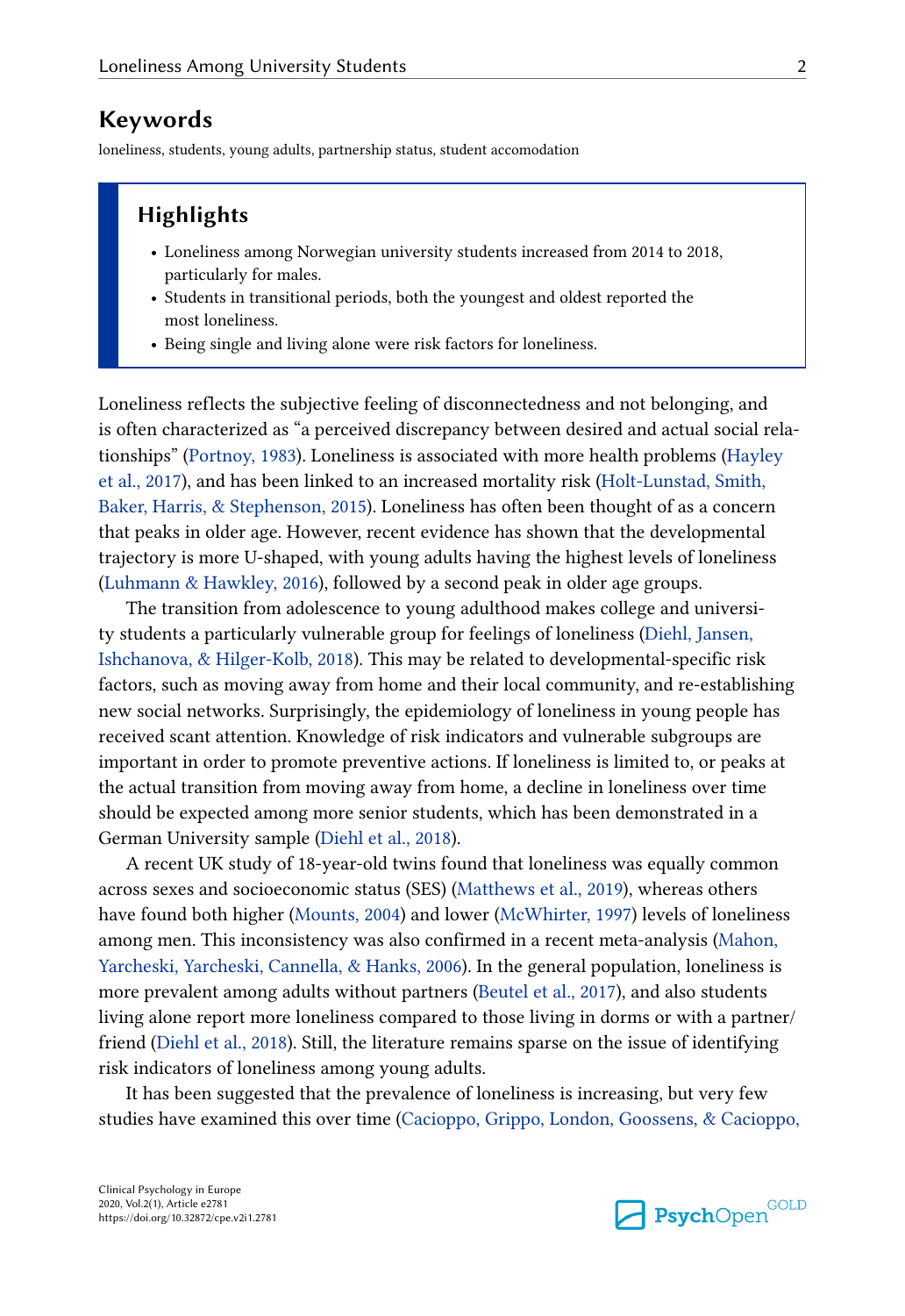[2015\)](#page-13-0). A study of older Dutch people showed no change in loneliness from 2005 to 2010, with the exception of a subgroup of individuals with activity limitations, where the trend was increasing [\(Honigh-de Vlaming, Haveman-Nies, Groeniger, de Groot, & van 't Veer,](#page-14-0) [2014\)](#page-14-0). A similar stable pattern was observed in a Swedish study of an elderly population [\(Dahlberg, Agahi, & Lennartsson, 2018\)](#page-13-0). In contrast, there was a rising rate of loneliness among Danish adolescents from 1991 to 2014, with the largest increase being observed among adolescents from families with high SES [\(Madsen et al., 2019\)](#page-14-0).

This study addressed three main questions in a large nationally representative sample of young people: (1) what demographic factors are associated with loneliness in young adult college and university students? (2) How does partnership status offer protection from feelings of loneliness? and (3) Has the rate of loneliness changed from 2014 to 2018 in this population?

## Method

## Procedure

The SHoT study (Students' Health and Wellbeing Study) is a national student survey for higher education in Norway. The main aim of the survey is to monitor students' health, wellbeing and psychosocial environment. The survey has been carried out three times (2010, 2014 and 2018), and the two most recent waves (2014 and 2018) were used in the present study.

The SHoT2014 study was conducted by the three largest student welfare organizations (Sammen [Bergen], Sit [Trondheim] and SiO [Oslo and Akershus]) in collaboration with, and with participation from, the 10 largest student welfare organizations in Norway, also targeting full-time Norwegian students < 35 years of age. Data for the SHoT2014 study were collected electronically using a web-based platform in the period from 24 February 2014 to 27 March 2014. An invitation email containing a link to an anonymous online questionnaire was sent to 47,514 randomly selected students and stratified by study institutions, faculties, and departments. The overall response rate was 28.5% and included 13,525 students.

The SHoT2018 was initiated by the three largest student welfare organizations (Sam‐ men [Bergen and surrounding area], Sit [Trondheim and surrounding area] and SiO [Oslo and Akershus]), representing all student welfare organizations in Norway and done as a joint effort between these student welfare organisations and the Norwegian Institute of Public Health (NIPH). Data were collected between February 6 and April 5, 2018 and all fulltime Norwegian students aged between 18 and 35 years taking higher education (both in Norway and abroad) were invited to take part. The survey data were collected electronically through a web-based platform and some institutions allocated time during classes for the students to complete the set of questionnaires. For the SHoT2018 study,

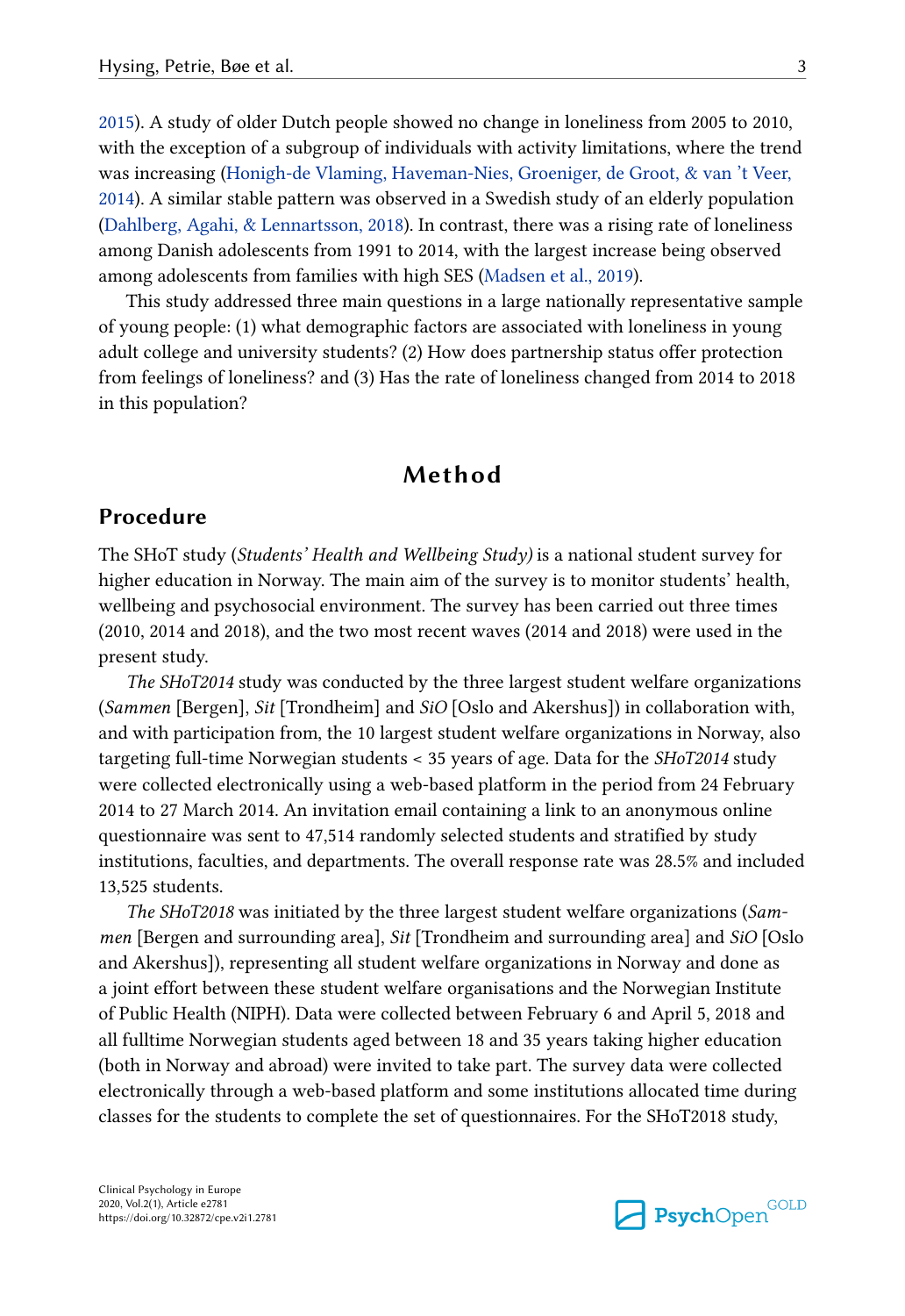162,512 students fulfilled the inclusion criteria, of whom 50,054 (30.8%) students comple‐ ted the online questionnaires [\(Sivertsen, Råkil, Munkvik, & Lønning, 2019\)](#page-15-0).

## **Ethics**

The authors assert that all procedures contributing to this work comply with the ethical standards of the relevant national and institutional committees on human experimenta‐ tion and with the Helsinki Declaration of 1975, as revised in 2008. All procedures in‐ volving human subjects/patients were approved by the Regional Committee for Medical and Health Research Ethics in Western Norway (no. 2017/1176 [SHOT2018]). Informed consent was obtained electronically after the participants had received a detailed introduction to the study. Approvals for conducting the SHoT2014 studies were granted by the Data Protection Officer for research at the Norwegian Centre for Research Data.

#### Instruments

#### Demographic Information

All participants indicated their sex and age. In the current study, age was used both as a continuous and categorical variable, the latter employing the following age categories (18-20 years, 21-22 years, 23-25 years and 26-35 years). Participants were also asked about their relationship status (response options: "single", "girl-/boyfriend", "cohabitant", and "married/ registered partner"), as well as their accommodation status (response options: "living alone", "living with partner", "living with friends/others in a collective", and "living with parents"). Participants were categorized as an immigrant if either the student or his/her parents were born outside Norway. Finally, all students indicated if they were living or studying abroad.

#### Loneliness

Loneliness was measured by one item of the depression subscale of the HSCL-25 [\(Derogatis, Lipman, Rickels, Uhlenhuth, & Covi, 1974\)](#page-13-0) in 2014 and 2018. In the past two weeks, including today, how much have you been bothered by feeling lonely? The response alternatives were "not at all", "a little", "quite a bit", and "extremely".

In SHoT2018 loneliness was assess using an abbreviated version of the widely used UCLA Loneliness Scale, "The Three-Item Loneliness Scale (T-ILS)" [\(Hughes, Waite,](#page-14-0) [Hawkley, & Cacioppo, 2004](#page-14-0)). The T-ILS include the following three items, each rate along a 5-point Likert scale ("never", "seldom", "sometimes", "often", and "very often"). For each question below, please indicate how often you have felt that way during the last year: 1) How often do you feel that you lack companionship? 2) How often do you feel left out, and 3) How often do you feel isolated from others? The T-ILS has displayed satisfactory reliability and both concurrent and discriminant validity. [\(Hughes et al., 2004\)](#page-14-0) In addition

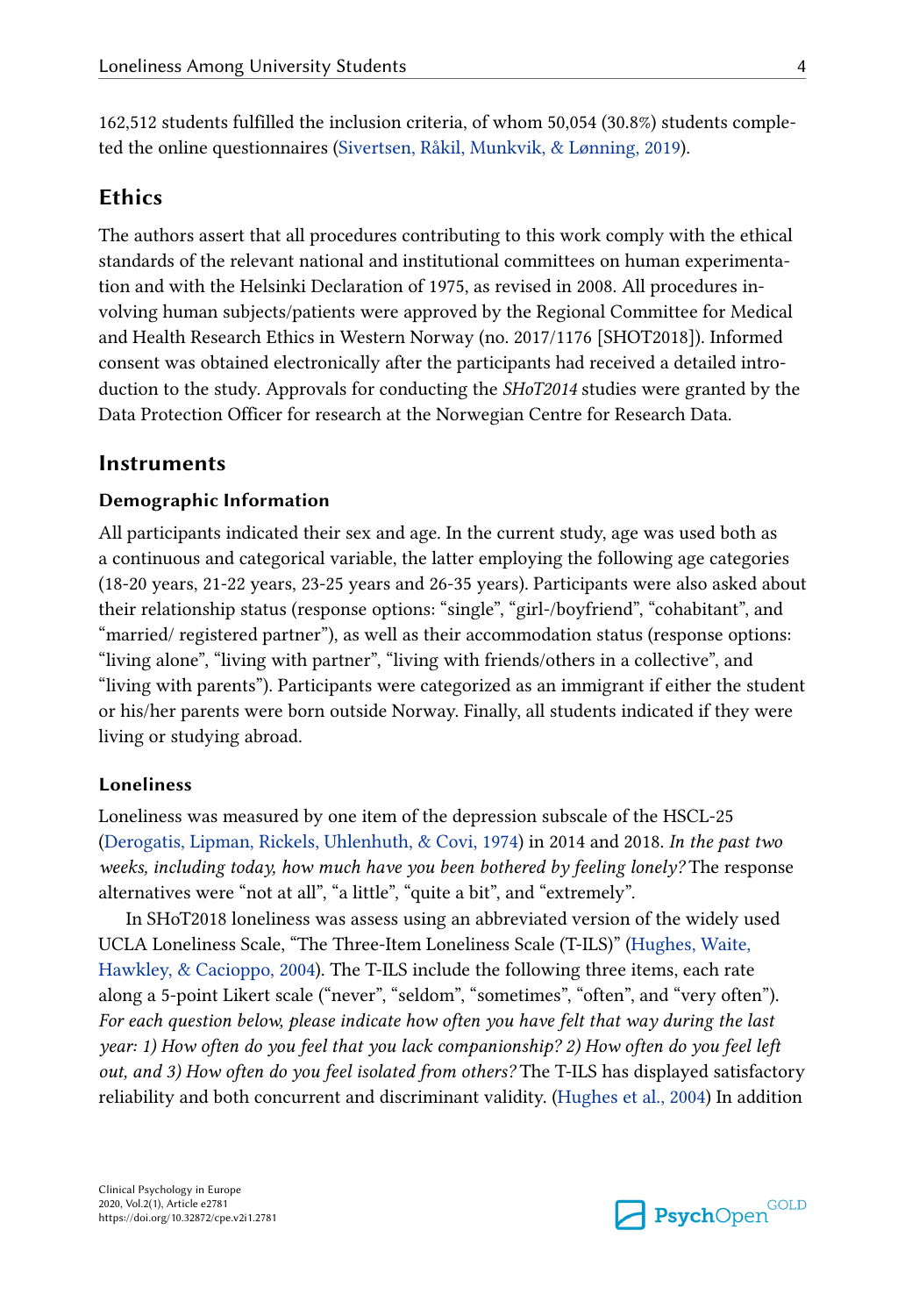to analysing each of the three T-ILS items separately, we also calculated a total score, adding the three items together. The Cronbach's alpha of the T-ILS total score was .88.

## **Statistics**

IBM SPSS version 25 (SPSS Inc., Chicago, IL, USA) for Mac was used for all analyses. Chi-square tests and logistic regression analysis were used to examine differences in the three loneliness items across demographical characteristics. Analysis of Variance (ANOVA) were conducted to examine potential polynomial/curvilinear associations be‐ tween loneliness and age group by entering quadratic terms. We also used the Curve Estimation command in SPSS to test both the linear and curvilinear association between age as a continuous variable and overall loneliness. ANOVAs were also used to examine the T-ILS total score against the demographic variables. Effect sizes (pooled SD) were calculated using the Cohen's d formula ([Cohen, 1988\)](#page-13-0). Pearson's chi-squared tests were used to test for significant changes in loneliness over time. Missing values were handled using listwise deletion.

## Results

## Descriptive Characteristics

Compared to all invited students – 58.1% women ( $n = 93,267$ ) and 41.9% men ( $n = 67,558$ ) – the current sample included a larger proportion of women (69.1%) than men (30.9%). The mean age was  $23.2$  (*SD* = 3.3).

#### Loneliness in SHoT2018

The response patterns of the three loneliness items are detailed in [Figure 1](#page-5-0). Almost one in four students (21% in males and 24% in females) felt that they lacked companionship "often" or "very often". The corresponding estimates for the items "feeling left out" and "feeling isolated" were slightly lower, with 14%-15% in women and 17-18% in men (see [Figure 2](#page-7-0) for details). One in ten students (10.1%) reporting "often/very often" on all three items (females: 10.6% and males: 8.8%). All sex differences were statistically significant ( $p$ )  $< .001$ ).

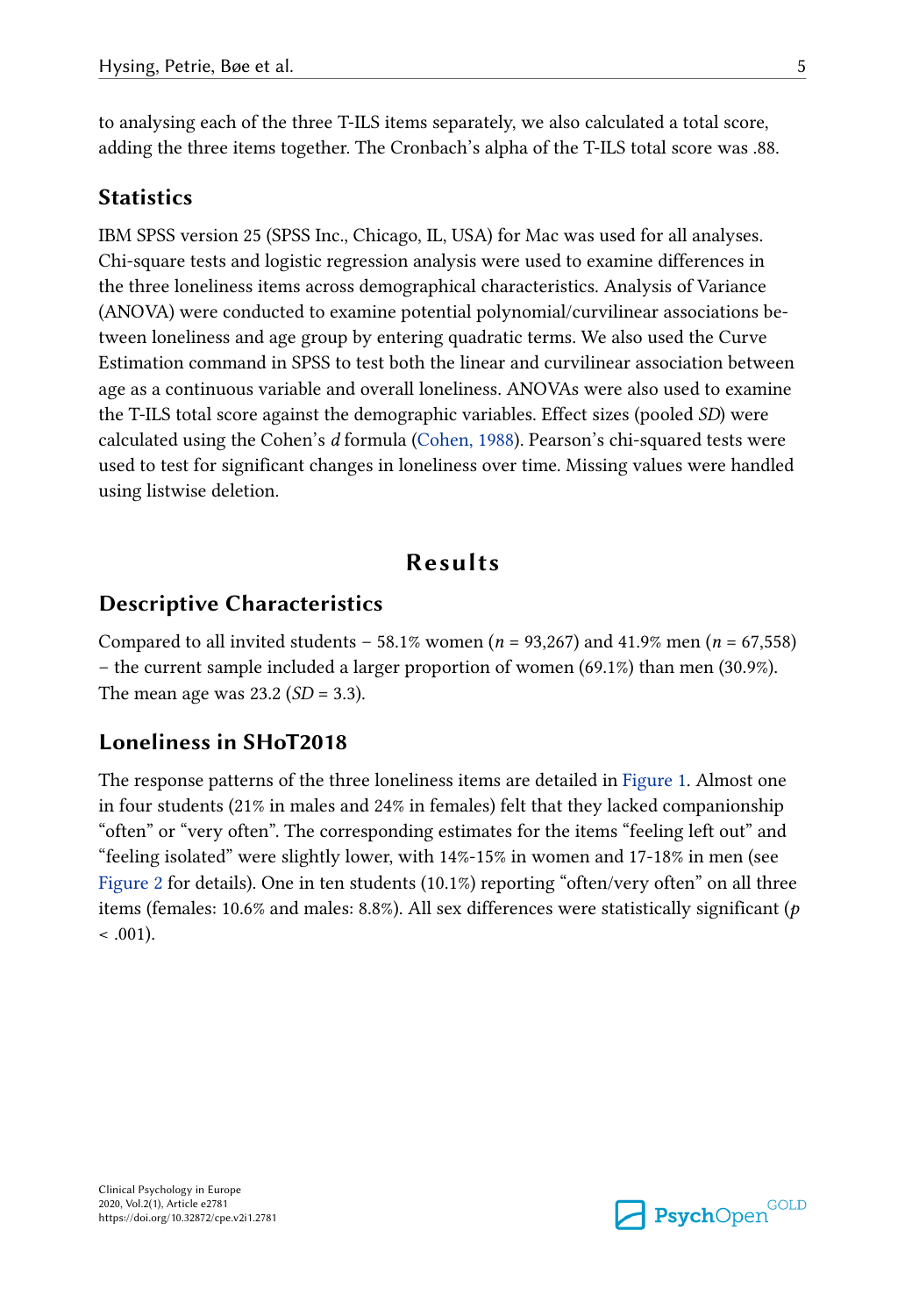#### <span id="page-5-0"></span>Figure 1

Response Pattern of the Three Loneliness Items in the T-ILS Among College/University Students in the SHoT2018 Study



Note. Error bars represent 95% confidence intervals.

## Loneliness and Age

[Figure 2](#page-7-0) shows the prevalence of the three loneliness items across the different age groups. As indicated by the dotted trend lines, there was a significant curvilinear rela‐ tionship (all  $ps < .001$ ) on all forms of loneliness for both men and women; both the youngest and oldest age-groups reported higher levels of both lacking companionships, feeling left out and feeling isolated (see [Figure 2](#page-7-0) for details). [Table 1](#page-6-0) shows the results from the logistic regression analyses. For example, compared to being 23-25 years old, female students aged between 18 and 20 years had 1.38 higher OR, 95% CI [1.29, 1.48], of reporting that they lacked companionship. There were significant sex  $\times$  age interactions for all three loneliness items (see [Table 1](#page-6-0) for more details). As detailed in [Table 2,](#page-7-0) analysing the T-ILS total score continuously showed a similar pattern U-shaped, with small Cohen's d effect-sizes.

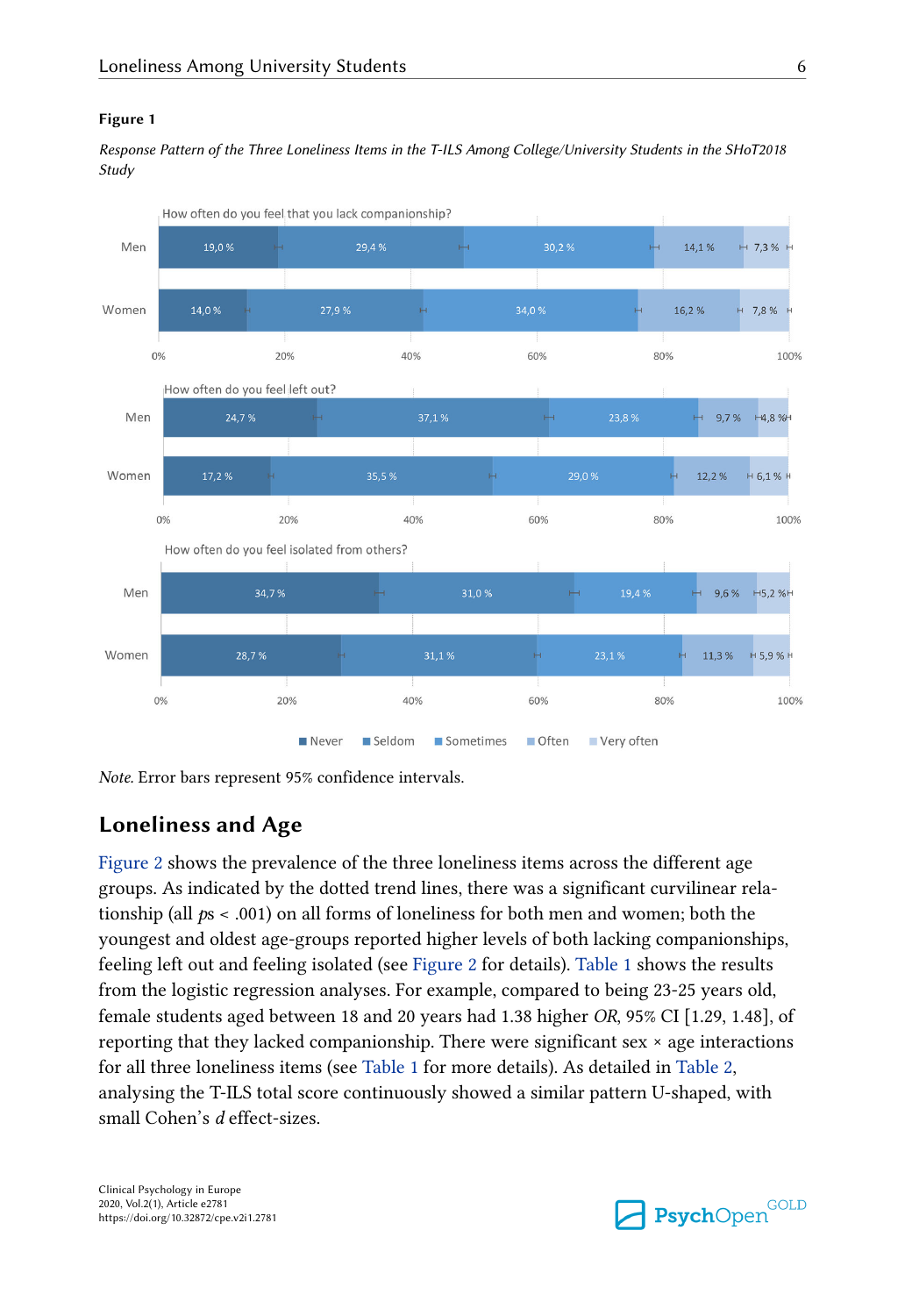<span id="page-6-0"></span>

|                                       |              | Lack companionship                                   |           |            |             | Left out                                             |                         |            |              | Isolated                                                   |           |            |
|---------------------------------------|--------------|------------------------------------------------------|-----------|------------|-------------|------------------------------------------------------|-------------------------|------------|--------------|------------------------------------------------------------|-----------|------------|
|                                       |              | Women                                                |           | Men        |             | Women                                                |                         | Men        |              | Women                                                      |           | Men        |
| Demographic factor                    | ð            | 95% CI                                               | ã         | 95% CI     | ð           | 95% CI                                               | $\tilde{\mathcal{C}}$   | 95% CI     | œ            | 95% CI                                                     | ã         | 95% CI     |
| Age group                             |              | Sex interaction: Wald $(df) = 11.41(3), p = .010$    |           |            |             | Sex interaction: Wald $(df) = 29.70(3)$ , $p < .001$ |                         |            |              | Sex interaction: Wald $(df) = 25.28(3)$ , $p < .001$       |           |            |
| $18-20$ years                         | $1.38***$    | 1.29, 1.48                                           | $1.32***$ | 1.17, 1.48 | $1.22***$   | 1.13, 1.32                                           | $1.05$                  | 0.91, 1.21 | $1.27***$    | 1.18, 1.38                                                 | $1.15*$   | 1.01, 1.32 |
| $21 - 22$ years                       | 1.05         | 0.98, 1.12                                           | 0.97      | 0.87, 1.07 | 1.02        | 0.95, 1.10                                           | $0.82***$               | 0.73, 0.93 | 1.04         | 0.97, 1.12                                                 | $0.81***$ | 0.72, 0.91 |
| 23-25 years                           | 1.00         |                                                      | $1.00\,$  |            | $1.00\,$    |                                                      | $1.00\,$                |            | $1.00$       |                                                            | $1.00\,$  |            |
| 26-35 years                           | $1.07^*$     | 1.00, 1.16                                           | $1.24***$ | 1.11, 1.38 | $1.22***$   | 1.12, 1.32                                           | $1.47***$               | 1.30, 1.65 | $1.21***$    | 1.11, 1.32                                                 | $1.37***$ | 1.22, 1.54 |
| Relationship status                   |              | Sex interaction: Wald $(df)$ =159.58(3), $p$ < .001  |           |            |             | Sex interaction: Wald $(df) = 88.48(3), p < .001$    |                         |            |              | Sex interaction: Wald $(d\hat{f}) = 82.32(3)$ , $p < .001$ |           |            |
| Single                                | $1.61^{***}$ | 1.39, 1.86                                           | $2.85***$ | 2.14, 3.81 | $1.01\,$    | 0.74, 1.18                                           | $1.59***$               | 1.18, 2.14 | $1.18^*$     | 1.01, 1.39                                                 | $1.65***$ | 1.23, 2.21 |
| Boy-/girlfriend                       | $1.27***$    | 1.09, 1.48                                           | 1.24      | 0.92, 1.68 | 1.02        | 0.74, 1.19                                           | 0.90                    | 0.66, 1.22 | 1.05         | 0.90, 1.24                                                 | 0.85      | 0.62, 1.16 |
| Cohabitant                            | 1.05         | 0.90, 1.22                                           | 0.91      | 0.67, 1.25 | 1.10        | 0.94, 1.29                                           | $1.08\,$                | 0.79, 1.48 | 1.10         | 0.93, 1.29                                                 | 0.94      | 0.69, 1.28 |
| $\rm{Married}$ / registered partner   | 1.00         |                                                      | 1.00      |            | $1.00\,$    |                                                      | $1.00\,$                |            | $1.00$       |                                                            | 1.00      |            |
| Accommodation status                  |              | Sex interaction: Wald $(df) = 86.75(3)$ , $p < .001$ |           |            |             | Sex interaction: Wald $(df) = 32.32(3), p < .001$    |                         |            |              | Sex interaction: Wald $(df) = 36.86(3)$ , $p < .001$       |           |            |
| Alone                                 | $1.96***$    | 1.82, 2.11                                           | $3.85***$ | 3.37, 4.39 | $1.26***$   | 1.17, 1.37                                           | $1.99***$               | 1.74, 2.28 | $1.50***$    | 1.39, 1.62                                                 | $2.44***$ | 2.13, 2.80 |
| With partner                          | 1.00         |                                                      | $1.00$    |            | 1.00        |                                                      | $1.00$                  |            | 1.00         |                                                            | $1.00$    |            |
| With friends / others in a collective | $1.24***$    | 1.16, 1.32                                           | $2.08***$ | 1.85, 2.35 | $0.79***$   | 0.74, 0.84                                           | $1.02\,$                | 0.90, 1.15 | 0.85         | 0.80, 0.92                                                 | $1.15*$   | 1.02, 1.31 |
| With parents                          | $1.45***$    | 1.31, 1.59                                           | $2.74***$ | 2.33, 3.34 | $1.18^{**}$ | 1.07, 1.31                                           | $1.57***$               | 1.32, 1.88 | $1.35***$    | 1.21, 1.49                                                 | $1.75***$ | 1.46, 2.09 |
| Immigration status                    |              | Sex interaction: Wald $(df) = 3.77(1)$ , $p = .052$  |           |            |             | Sex interaction: Wald $(df) = 0.16(1)$ , $p = .688$  |                         |            |              | Sex interaction: Wald $(df) = 1.65(1), p = .422$           |           |            |
| Norwegian                             | 1.00         |                                                      | 1.00      |            | $1.00\,$    |                                                      | $1.00\,$                |            | 1.00         |                                                            | $1.00\,$  |            |
| Immigrant                             | $1.48***$    | 1.35, 1.61                                           | $1.72***$ | 1.51, 1.95 | $1.45***$   | 1.32, 1.59                                           | $1.40^{\,\mathrm{***}}$ | 1.20, 1.62 | $1.44^{***}$ | 1.31, 1.59                                                 | $1.55***$ | 1.34, 1.79 |
| Studying abroad                       |              | Sex interaction: Wald $(df) = 1.26(1), p = .262$     |           |            |             | Sex interaction: Wald $(df) = 6.14(1), p = .013$     |                         |            |              | Sex interaction: Wald $(df) = 2.52(1), p = .112$           |           |            |
| ż                                     | $1.00\,$     |                                                      | $1.00\,$  |            | $1.00\,$    |                                                      | $1.00\,$                |            | $1.00\,$     |                                                            | 1.00      |            |
| Yes                                   | $1.19***$    | 1.06, 1.35                                           | 1.04      | 0.84, 1.28 | $1.16*$     | 1.02, 1.33                                           | 0.80                    | 0.61, 1.04 | $1.16*$      | 1.01, 1.33                                                 | 0.92      | 0.71, 1.18 |

Table 1

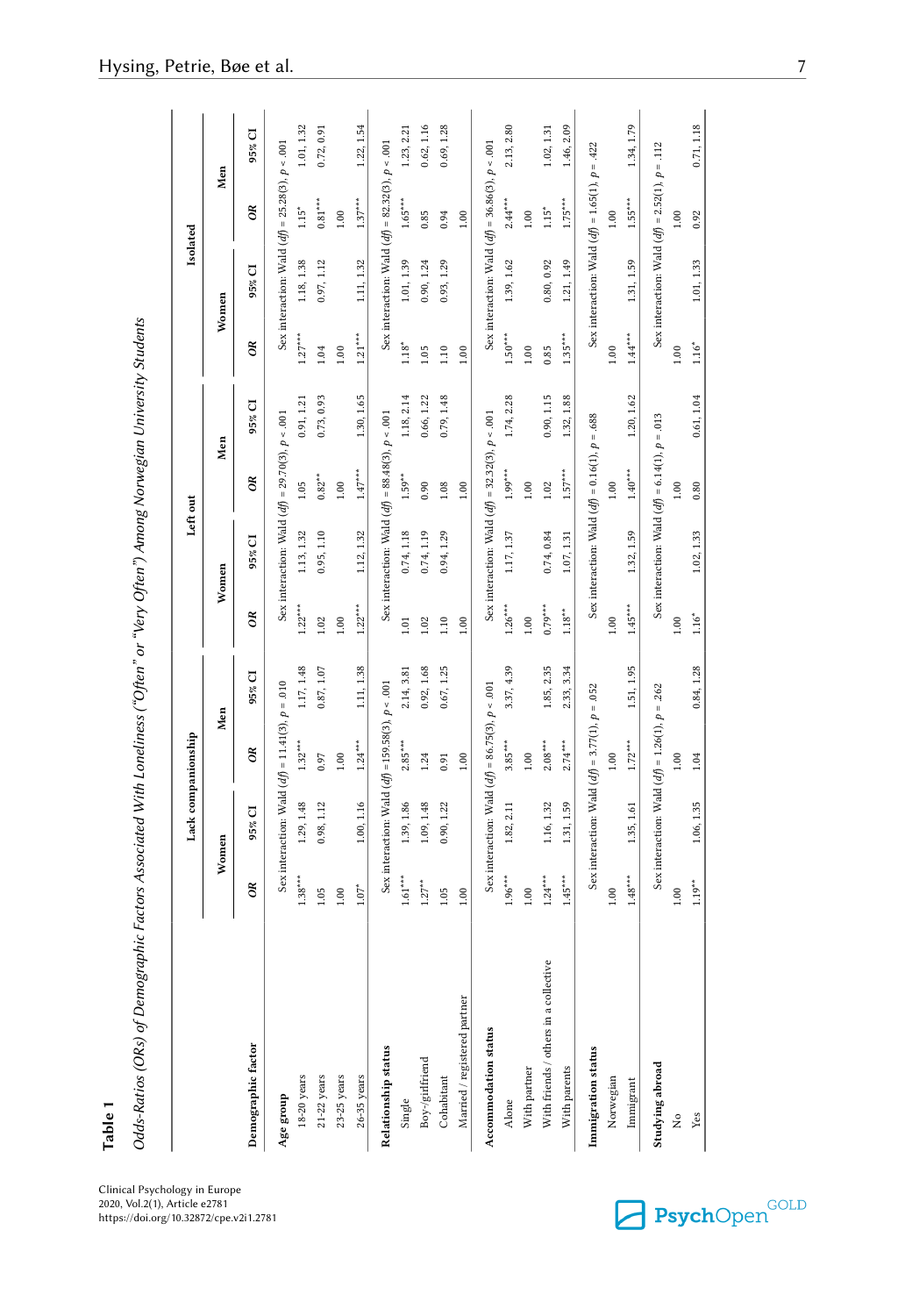#### <span id="page-7-0"></span>Figure 2

Loneliness Prevalence ("Often"/"Very Often") Stratified by Age-Group in Male and Female Students



Note. The curves show the polynomial/curvilinear trendline (order 2).

#### Table 2

Demographic Factors Associated With Loneliness (T-ILS Sum Score) Among Norwegian University Students

|                                       |      | Women     |               |      | Men       |             |
|---------------------------------------|------|-----------|---------------|------|-----------|-------------|
| Demographic factor                    | M    | <b>SD</b> | Cohen's $d^a$ | M    | <b>SD</b> | Cohen's $d$ |
| Age group                             |      |           |               |      |           |             |
| 18-20 years                           | 7.90 | 3.11      | 0.12          | 7.32 | 3.10      | 0.15        |
| 21-22 years                           | 7.60 | 3.00      | 0.02          | 6.87 | 2.93      | Reference   |
| $23-25$ years                         | 7.55 | 2.98      | Reference     | 7.07 | 3.02      | 0.07        |
| $26-35$ years                         | 7.66 | 3.19      | 0.04          | 7.50 | 3.26      | 0.20        |
| <b>Relationship status</b>            |      |           |               |      |           |             |
| Single                                | 7.78 | 3.05      | 0.17          | 7.62 | 3.15      | 0.36        |
| Boy-/girlfriend                       | 7.58 | 3.00      | 0.10          | 6.53 | 2.78      | 0.01        |
| Cohabitant                            | 7.52 | 3.08      | 0.08          | 6.52 | 2.88      | 0.01        |
| Married / registered partner          | 7.27 | 3.07      | Reference     | 6.49 | 3.04      | Reference   |
| <b>Accommodation status</b>           |      |           |               |      |           |             |
| Alone                                 | 8.25 | 3.16      | 0.25          | 8.09 | 3.26      | 0.52        |
| With partner                          | 7.49 | 3.07      | 0.01          | 6.48 | (2.91)    | Reference   |
| With friends / others in a collective | 7.47 | 2.92      | Reference     | 7.02 | 2.92      | 0.18        |
| With parents                          | 7.86 | 3.22      | 0.13          | 7.36 | 3.30      | 0.28        |
| <b>Immigration status</b>             |      |           |               |      |           |             |
| Norwegian                             | 7.61 | 3.03      | Reference     | 7.08 | 3.05      | Reference   |
| Immigrant                             | 8.17 | 3.19      | 0.14          | 7.73 | 3.24      | 0.05        |
| Studying abroad                       |      |           |               |      |           |             |
| No                                    | 7.63 | 3.05      | Reference     | 7.13 | 3.07      | Reference   |
| Yes                                   | 8.03 | 2.99      | 0.13          | 7.24 | 2.84      | 0.04        |

<sup>a</sup>Cohen's d effect sizes (pooled SD) were calculated for each demographic variable using the category with the lowest T-ILS score (sex specific) as the reference group.

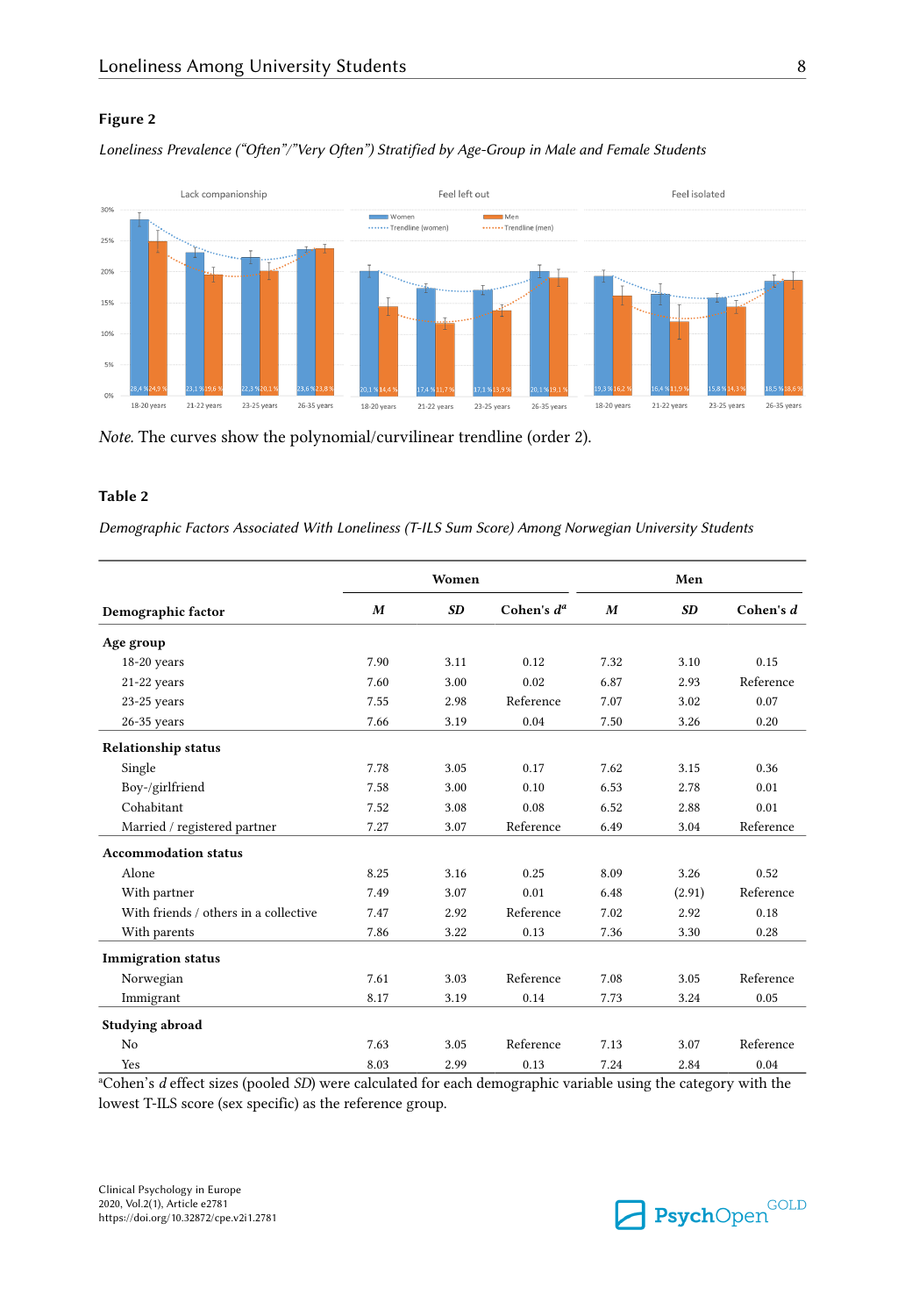When analyzing the association between age as a continuous variable and overall loneliness, similar findings were observed. There was a statistically significant quadratic (curvilinear) association between continuous age and overall loneliness,  $F(2, 48685)$  = 12.91,  $p < .001$ , but there was no evidence of a significant linear association,  $F(1, 48686) =$ 1.48,  $p = .224$ ).

## Loneliness and Relationship Status

Single students reported more often that they *lacked companionship* compared to students with another relationship status, a tendency that was especially pronounced for single male students,  $OR = 2.85$ ; 95% CI [2.14, 3.81], see [Table 1](#page-6-0) for details. And whereas feeling left out was also more prevalent in single male students, relationship status was not significantly associated with feeling left out in female students. In terms of feeling isolated, single male students reported higher levels of isolation, whereas relationship status was less clearly associated with feeling isolated in female students (see Figure 3 for details). There were significant sex × relationship interactions for all three loneliness items (all  $ps < .001$ ). Analyses of the T-ILS total score showed a similar pattern (see [Table](#page-6-0) [1](#page-6-0) for details).

#### Figure 3



Loneliness Prevalence ("Often"/"Very Often") by Relationship Status in Male and Female Students

#### Note. Error bars represent 95% confidence intervals.

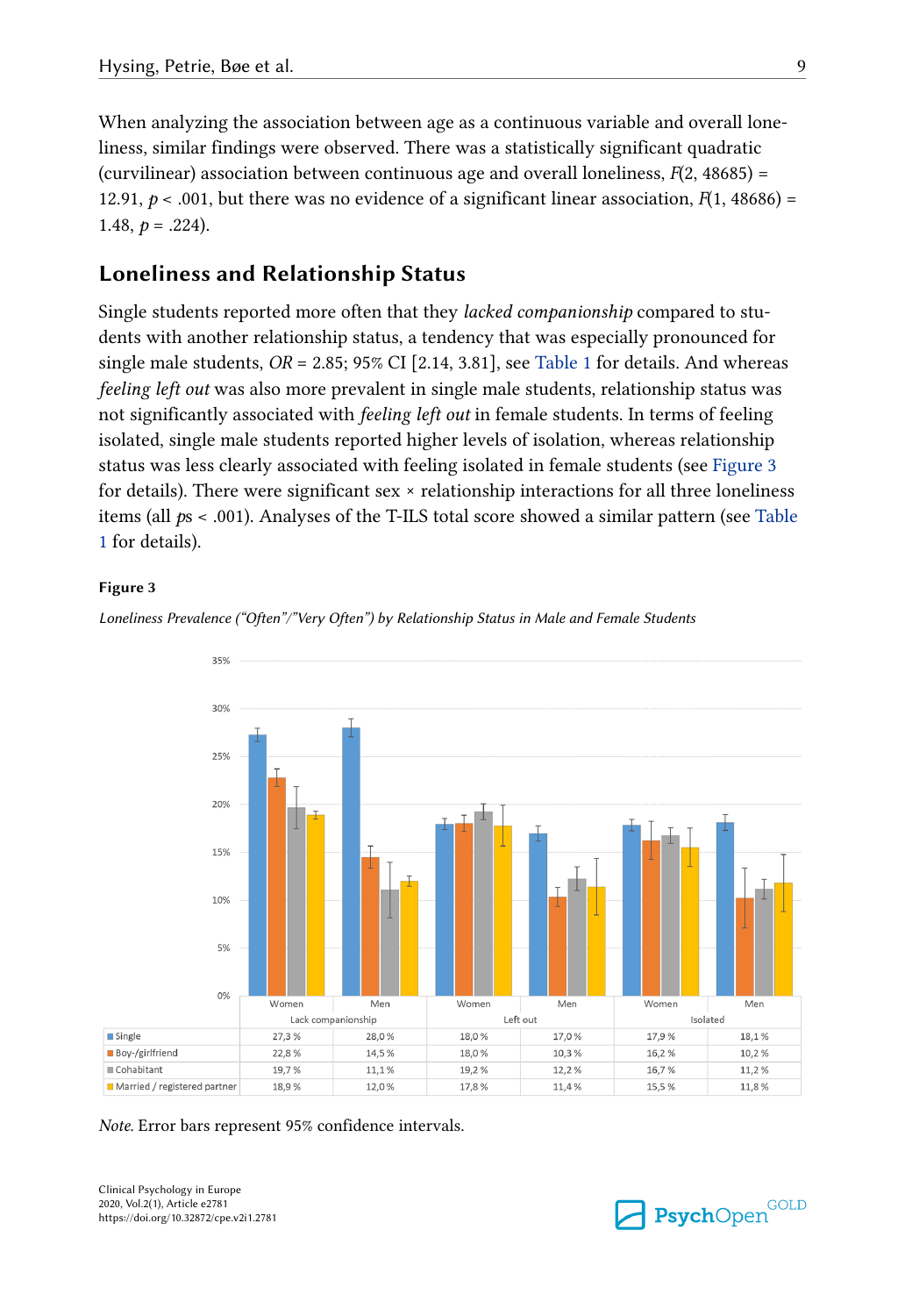## Loneliness and Accommodation Status

Similar to the findings for relationship status, also accommodation status was signifi‐ cantly associated with loneliness. Both female and male, but especially male students living alone had the highest loneliness scores across all three items. Students living with their parents more often reported lacking companionship, feeling left out and isolated compared with students living with a partner/friends (see Figure 4 for details). There were significant sex × accommodation interactions for all three loneliness items (all ps < .001). Analyses of the T-ILS total score showed a similar pattern (see [Table 1](#page-6-0) for details).

#### Figure 4



Loneliness Prevalence ("Often"/"Very Often") by Accommodation Status in Male and Female Students

Note. Error bars represent 95% confidence intervals.

## Loneliness and Studying Abroad

As detailed in [Table 1,](#page-6-0) females students living/studing abroad had significantly higher odds of reporting loneliness across all three T-ILS items, whereas a similar pattern was not observed for male students. However, a significant sex × studying abroad interaction was only observed for "feeling left out" (see [Table 1](#page-6-0) for details).

## Trend of Loneliness From 2014 to 2018

[Figure 5](#page-10-0) shows the prevalence of loneliness across from 2014 to 2018. There was a significant overall increase in students reporting feeling lonely ("quite a bit", or "extremely")

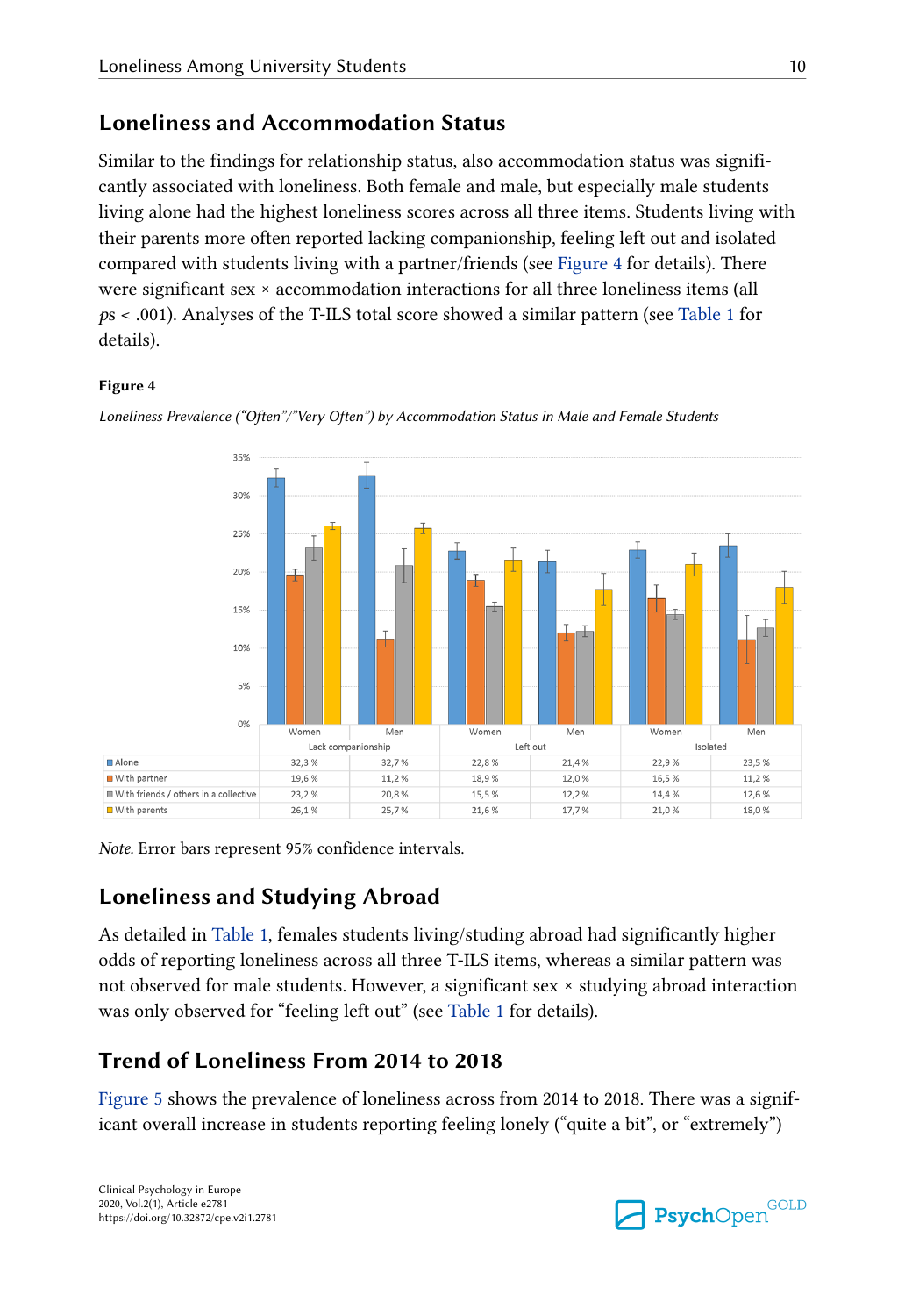<span id="page-10-0"></span>from 2014 (16.5%) to 2018 (23.6%;  $p < .001$ ). The increase was evident in both men and women, and across both response categories (see Figure 5 for details).

#### Figure 5

Prevalence of Loneliness (From the HSCL-25) From 2014 to 2018 by Sex



Note. Error bars represent 95% confidence intervals.

## Discussion

This large national survey from 2018 of Norwegian fulltime students found that feelings of loneliness were common. Age showed a curvilinear association with loneliness, with the youngest and oldest students reporting the highest level of loneliness across all indicators of loneliness. Other significant demographic determinants of loneliness were being female, single, living alone and studying abroad. There was a considerable increase in loneliness reported by the 2018 cohort compared to the 2014 cohort, and this effect was particular strong for males, for whom the proportion of feeling "extremely" lonely had more than doubled.

The findings confirm that loneliness is frequently experienced among college and university students, as indicated by 14-24% of the students responding that they "often" or "very often" lacked companionship, felt left out, or felt isolated. In line with a previous German study [\(Diehl et al., 2018\)](#page-13-0), we found that loneliness peaked among the youngest students (aged between 18-20 years), possibly as a result of the transition to university

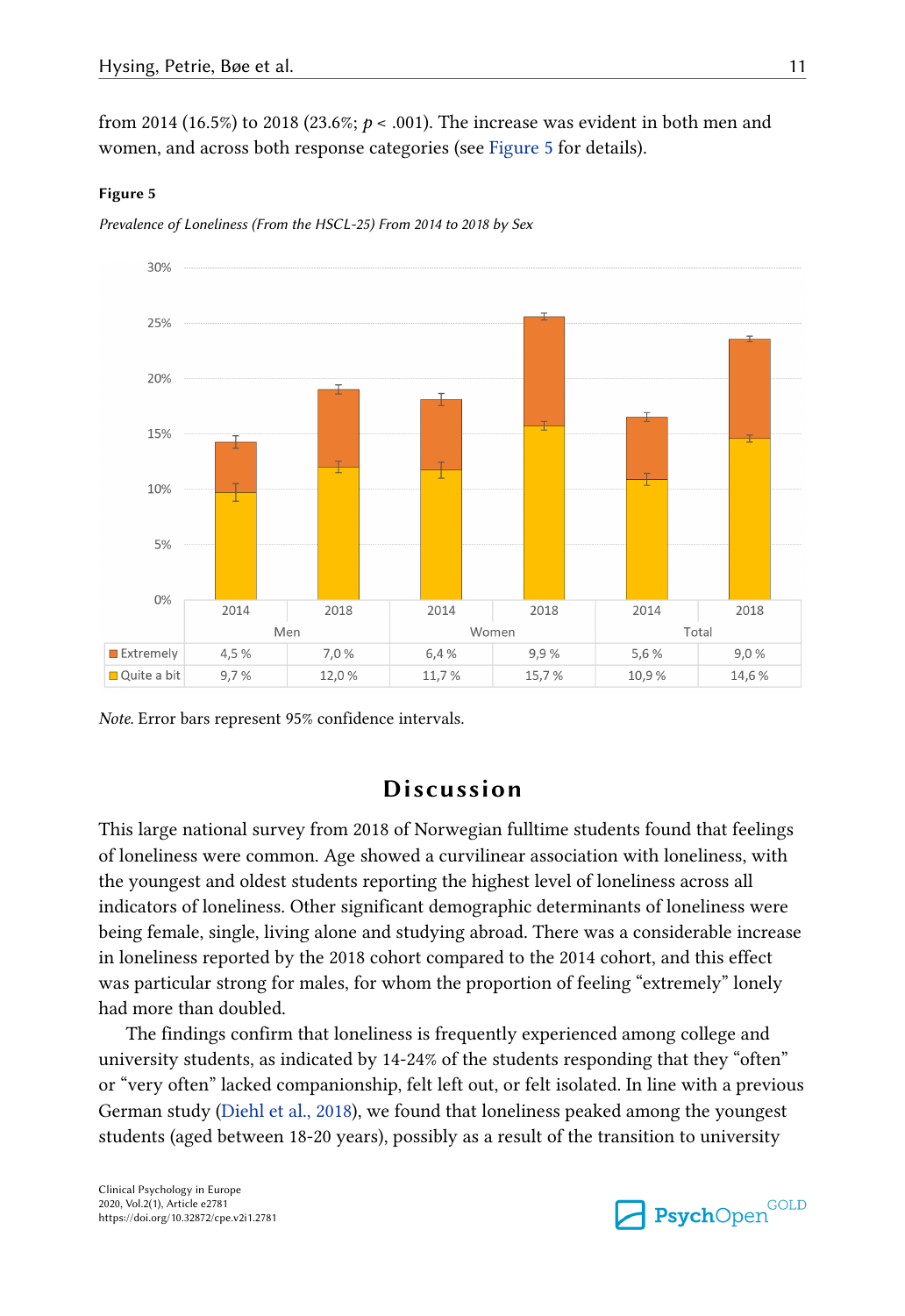life. However, a second peak in loneliness was found among the oldest age group (26-35 years). This may be related to a second transitional period towards the end of the studies, in preparation for moving into full-time work. It may also be that these individuals are establishing new relationships after a transition into work and they identify less with student life and are spending less time in student social activities at this stage.

Being in a close relationships was associated with less loneliness among the students, comparable to the protective effect of close relationships in the general population [\(Beutel et al., 2017](#page-13-0)). For students, their living situation is a period-specific buffer against loneliness, with students sharing accommodation reporting less loneliness than those that live alone, a finding which also is in line with a previous German university study [\(Diehl et al., 2018\)](#page-13-0).

The complex associations between sex and loneliness may be understood in light of the inconsistencies in sex differences in previous studies [\(Mahon et al., 2006](#page-14-0)). The general pattern is that female students report more loneliness than men across most categories, especially in the younger age groups, while the difference is attenuated in the oldest student group. Some risk factors had differential effects across sexes, including a stronger association between relationship status and loneliness among men, with single men being a noteworthy high-risk group. Similarly, living alone was also a stronger risk factor for men than women. Overall, it seems that men are more sensitive to the structural factors and relationship status for loneliness than females. This may also indi‐ cate that interventions should be attentive toward sex-specific risks, and it might be that differential interventions are needed. Future interventions studies could explore if men show a more beneficial more effect of structural interventions such as organised activites and housing, while women might respond better to strengthening social relationships. Women reporting more loneliness than men may also be a result of woman may more easily acknowledging feelings of loneliness, due to less social consequences of lonliness for woman [\(Borys & Perlman, 1985](#page-13-0)).

We found a substantial increase in reported loneliness from 2014 to 2018. While there is limited studies reporting on trends, a Danish study found a similar pattern from 1991 to 2014 among adolescents ([Madsen et al., 2019\)](#page-14-0). The effect in that study was strongest for the high SES groups. Although we have no information on family SES in the current study, all the included participants are pursuing higher education. Two studies of elderly have reported an opposite pattern, with loneliness decreasing over time [\(Honigh-de Vlaming et al., 2014](#page-14-0); [Lempinen, Junttila, & Sourander, 2018\)](#page-14-0), but it might very well be that the trends are different across age groups, and this limits the comparison. The recency of the present study also precludes comparison to others in the same time period. It is uncertain if this is an ongoing trends, but the next planned wave of the SHoT study in 2022 will give new and valuable information on the longer trajectories of loneliness over time. What the drivers of this increase may be is also uncertain. It may reflect a general increase in mental distress, with recent evidence from the same dataset

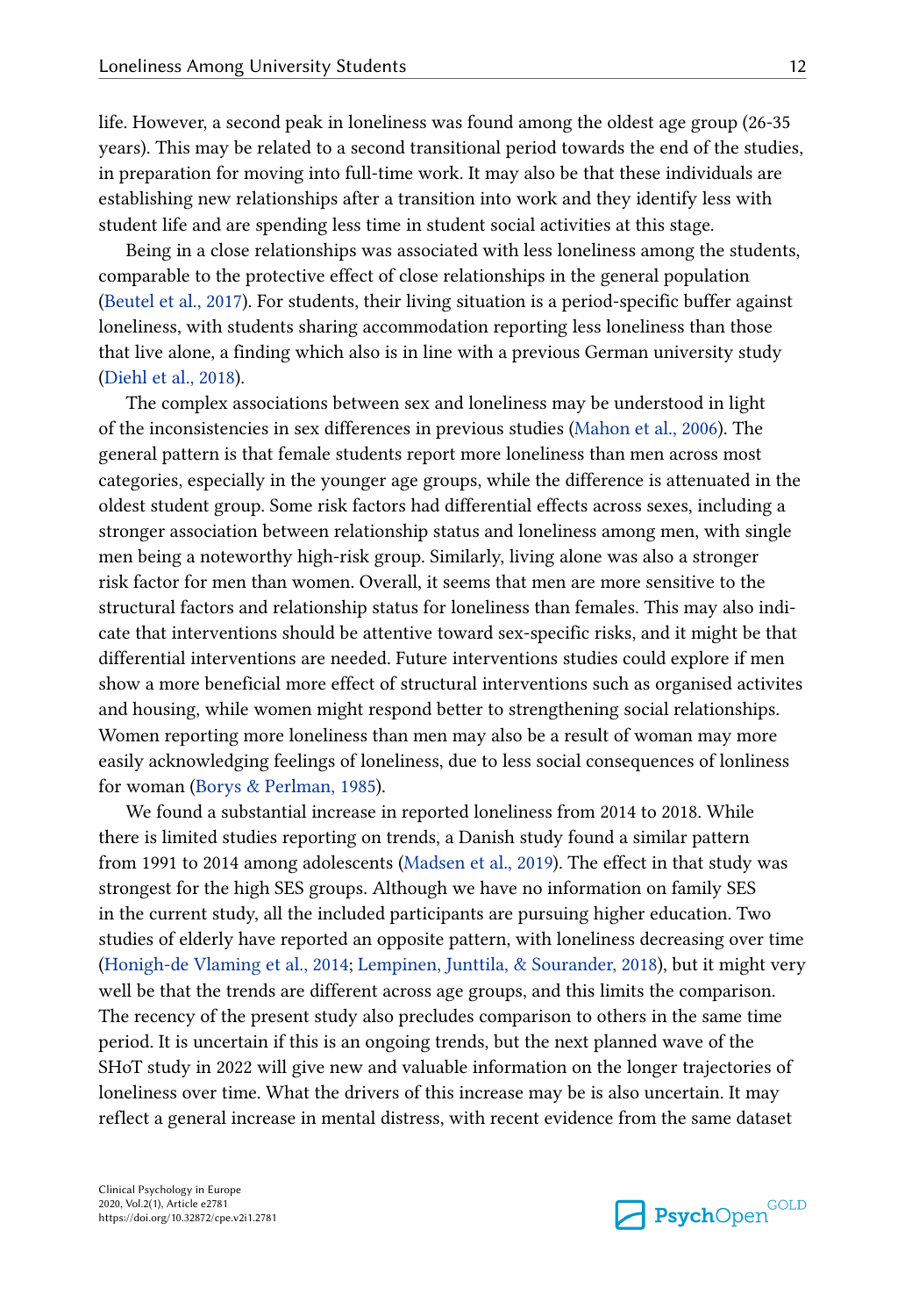as the current study showing that both sleep problems and self-harm have increased across the same time period [\(Sivertsen, Hysing, et al., 2019](#page-14-0); [Sivertsen, Vedaa, et al., 2019\)](#page-15-0).

The generalizabilty of the findings to the whole student population should be done with care given the relatively modest response rate for the SHoT2014 (29%) and SHoT2018 (31%). In relation to this, the issue of sample comparability is important. As the surveys in 2014 and 2018 included somewhat different welfare organizations and institutions, a recent report using the same datasets, performed detailed sensitivity analyses of the HSCL-25, comprising only institutions that were included in both surveys [\(Knapstad et al., 2019\)](#page-14-0). The results from these analyses showed near-identical effect-sizes of the trend data, suggesting that the two samples from 2014 and 2018 are comparable.

Regarding the representativeness of the sample in comparison to the total student population in Norway, the SHoT2018 study consisted of 69% females, compared to 58% of all those who were invited. As such, this may represent a bias for the overall estimates, which is why we mainly present gender-specific results. In contrast, the age distribution was almost identical between the invited and the participating student, thus supporting the representativeness of the sample [\(Sivertsen, Vedaa, et al., 2019](#page-15-0)). Rather, it may be more appropriate to emphasize the relative differences between men and women, as well as different age cohorts and sociodemographic factors found in the current study, as these estimates are less prone to selection bias. The cross-sectional nature of the SHoT2018-study precludes conclusions on temporal order and causality. For instance, being lonely might reduce the chances for cohabiting, and thus loneliness might be a predictor of accomodation status and not its consequence. The loneliness measure is a three item, psychometrically sound measure, but a more nuanced understanding could have been gained by a more thorough assessment.

Future studies should investigate risk and protective factors for loneliness over and beyond demographic characteristics. Both individual characteristics of the students as well as systemic characteristics of the teaching situation should be investigated to increase our understanding of what constitutes risks for loneliness in this group to inform preventive interventions. The digital society may be one aspect that could account for the increase in loneliness and should be investigated further [\(Odacı & Kalkan, 2010](#page-14-0)) Further, if the trend of increasing loneliness will further strengthen in the coming years or will attenuate should be investigated in the present study as well as other epidemio‐ logical studies of students

The findings also have notable implications. The rise in loneliness over a four year period warrants concern, and should be met with preventive actions. The demographic determinants identified in this study could give indications of high risk groups to target, including the transitional periods and those living alone. There might be a need for interventions to target male and female students diffentially.

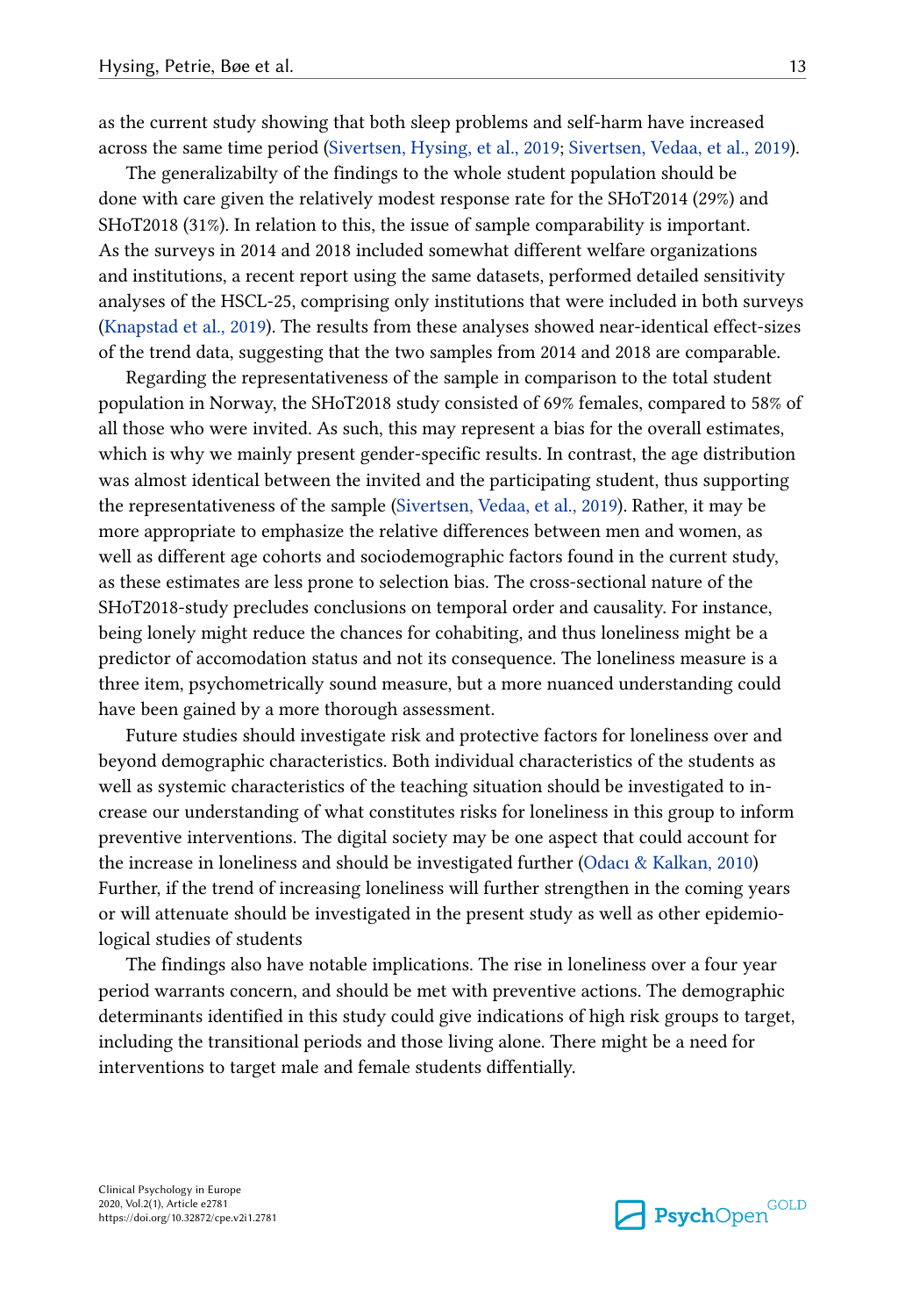<span id="page-13-0"></span>Funding: SHoT 2018 has received funding from the Norwegian Ministry of Education and Research (2017) and the Norwegian Ministry of Health and Care Services (2016).

Competing Interests: The authors have declared that no competing interests exist.

Acknowledgments: We wish to thank all students participating in the study, as well as the three largest student welfare organizations in Norway (SiO, Sammen, and SiT), who initiated and designed the SHoT study.

## References

- Beutel, M. E., Klein, E. M., Brähler, E., Reiner, I., Jünger, C., Michal, M., . . . Tibubos, A. N. (2017). Loneliness in the general population: Prevalence, determinants and relations to mental health. BMC Psychiatry, 17(1), Article 97.<https://doi.org/10.1186/s12888-017-1262-x>
- Borys, S., & Perlman, D. (1985). Gender differences in loneliness. Personality and Social Psychology Bulletin, 11(1), 63-74.<https://doi.org/10.1177/0146167285111006>
- Cacioppo, S., Grippo, A. J., London, S., Goossens, L., & Cacioppo, J. T. (2015). Loneliness: Clinical import and interventions. Perspectives on Psychological Science, 10(2), 238-249. <https://doi.org/10.1177/1745691615570616>
- Cohen, J. (1988). Statistical power analysis for the behavioral sciences (2nd ed.). Mahwah, NJ, USA: Lawrence Erlbaum.
- Dahlberg, L., Agahi, N., & Lennartsson, C. (2018). Lonelier than ever? Loneliness of older people over two decades. Archives of Gerontology and Geriatrics, 75, 96-103. <https://doi.org/10.1016/j.archger.2017.11.004>
- Derogatis, L. R., Lipman, R. S., Rickels, K., Uhlenhuth, E. H., & Covi, L. (1974). The Hopkins Symptom Checklist (HSCL): A self-report symptom inventory. Behavioral Science, 19(1), 1-15. <https://doi.org/10.1002/bs.3830190102>
- Diehl, K., Jansen, C., Ishchanova, K., & Hilger-Kolb, J. (2018). Loneliness at universities: Determinants of emotional and social loneliness among students. International Journal of Environmental Research and Public Health, 15(9), Article 1865. <https://doi.org/10.3390/ijerph15091865>
- Hayley, A. C., Downey, L. A., Stough, C., Sivertsen, B., Knapstad, M., & Overland, S. (2017). Social and emotional loneliness and self-reported difficulty initiating and maintaining sleep (DIMS) in a sample of Norwegian university students. Scandinavian Journal of Psychology, 58(1), 91-99. <https://doi.org/10.1111/sjop.12343>
- Holt-Lunstad, J., Smith, T. B., Baker, M., Harris, T., & Stephenson, D. (2015). Loneliness and social isolation as risk factors for mortality: A meta-analytic review. Perspectives on Psychological Science, 10(2), 227-237. <https://doi.org/10.1177/1745691614568352>

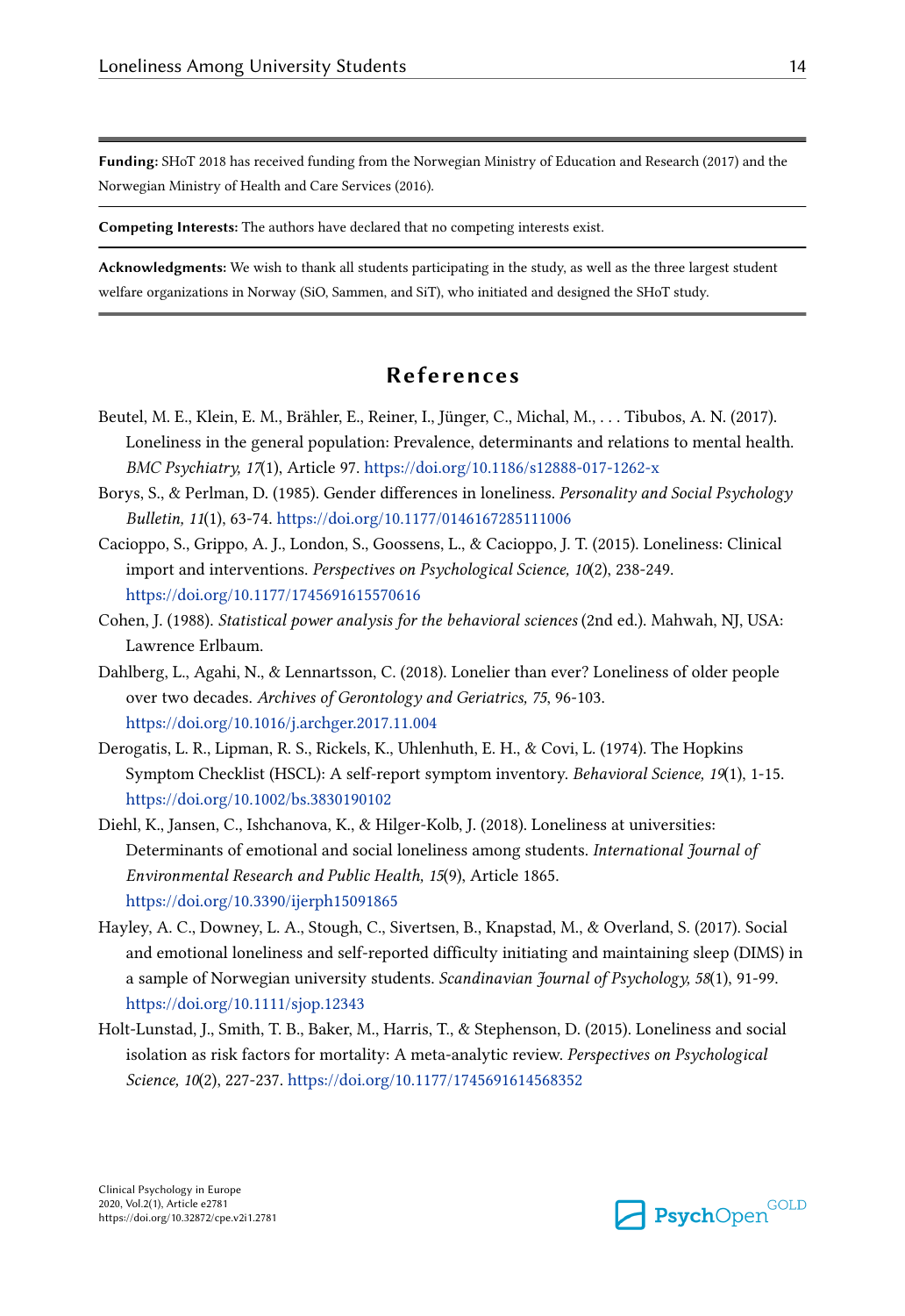- <span id="page-14-0"></span>Honigh-de Vlaming, R., Haveman-Nies, A., Groeniger, I. B.-O., de Groot, L., & van 't Veer, P. (2014). Determinants of trends in loneliness among Dutch older people over the period 2005-2010. Journal of Aging and Health, 26(3), 422-440.<https://doi.org/10.1177/0898264313518066>
- Hughes, M. E., Waite, L. J., Hawkley, L. C., & Cacioppo, J. T. (2004). A short scale for measuring loneliness in large surveys: Results from two population-based studies. Research on Aging, 26(6), 655-672. <https://doi.org/10.1177/0164027504268574>
- Knapstad, M. S. B., Sivertsen, B., Knudsen, A. K., Smith, O. R. F., Aarø, L. E., Lønning, K. J., & Skogen, J. C. (2019). Trends in self-reported psychological distress among college and university students from 2010 to 2018. Psychological Medicine. Advance online publication. <https://doi.org/10.1017/S0033291719003350>
- Lempinen, L., Junttila, N., & Sourander, A. (2018). Loneliness and friendships among eight-year-old children: Time-trends over a 24-year period. Journal of Child Psychology and Psychiatry, and Allied Disciplines, 59(2), 171-179.<https://doi.org/10.1111/jcpp.12807>
- Luhmann, M., & Hawkley, L. C. (2016). Age differences in loneliness from late adolescence to oldest old age. Developmental Psychology, 52(6), 943-959.<https://doi.org/10.1037/dev0000117>
- Madsen, K. R., Holstein, B. E., Damsgaard, M. T., Rayce, S. B., Jespersen, L. N., & Due, P. (2019). Trends in social inequality in loneliness among adolescents 1991-2014. Journal of Public Health, 41(2), e133-e140.<https://doi.org/10.1093/pubmed/fdy133>
- Mahon, N. E., Yarcheski, A., Yarcheski, T. J., Cannella, B. L., & Hanks, M. M. (2006). A meta-analytic study of predictors for loneliness during adolescence. Nursing Research, 55(6), 446-447. <https://doi.org/10.1097/00006199-200611000-00009>
- Matthews, T., Danese, A., Caspi, A., Fisher, H. L., Goldman-Mellor, S., Kepa, A., . . . Arseneault, L. (2019). Lonely young adults in modern Britain: Findings from an epidemiological cohort study. Psychological Medicine, 49, 268-277. <https://doi.org/10.1017/S0033291718000788>
- McWhirter, B. T. (1997). Loneliness, learned resourcefulness, and self-esteem in college students. Journal of Counseling and Development, 75(6), 460-469. <https://doi.org/10.1002/j.1556-6676.1997.tb02362.x>
- Mounts, N. S. (2004). Contributions of parenting and campus climate to freshmen adjustment in a multiethnic sample. Journal of Adolescent Research, 19(4), 468-491. <https://doi.org/10.1177/0743558403258862>
- Odacı, H., & Kalkan, M. (2010). Problematic Internet use, loneliness and dating anxiety among young adult university students. Computers & Education, 55(3), 1091-1097. <https://doi.org/10.1016/j.compedu.2010.05.006>
- Portnoy, E. (1983). [Review of the book Loneliness A sourcebook of current theory, research and therapy, by L. A. Peplau & D. Perlman (Eds.)]. The Gerontologist, 23(3), 329-330.
- Sivertsen, B., Hysing, M., Knapstad, M., Harvey, A. G., Reneflot, A., Lønning, K. J., & O'Connor, R. C. (2019). Suicide attempts and non-suicidal self-harm among university students: Prevalence study. BJPsych Open, 5(2), Article e26.<https://doi.org/10.1192/bjo.2019.4>